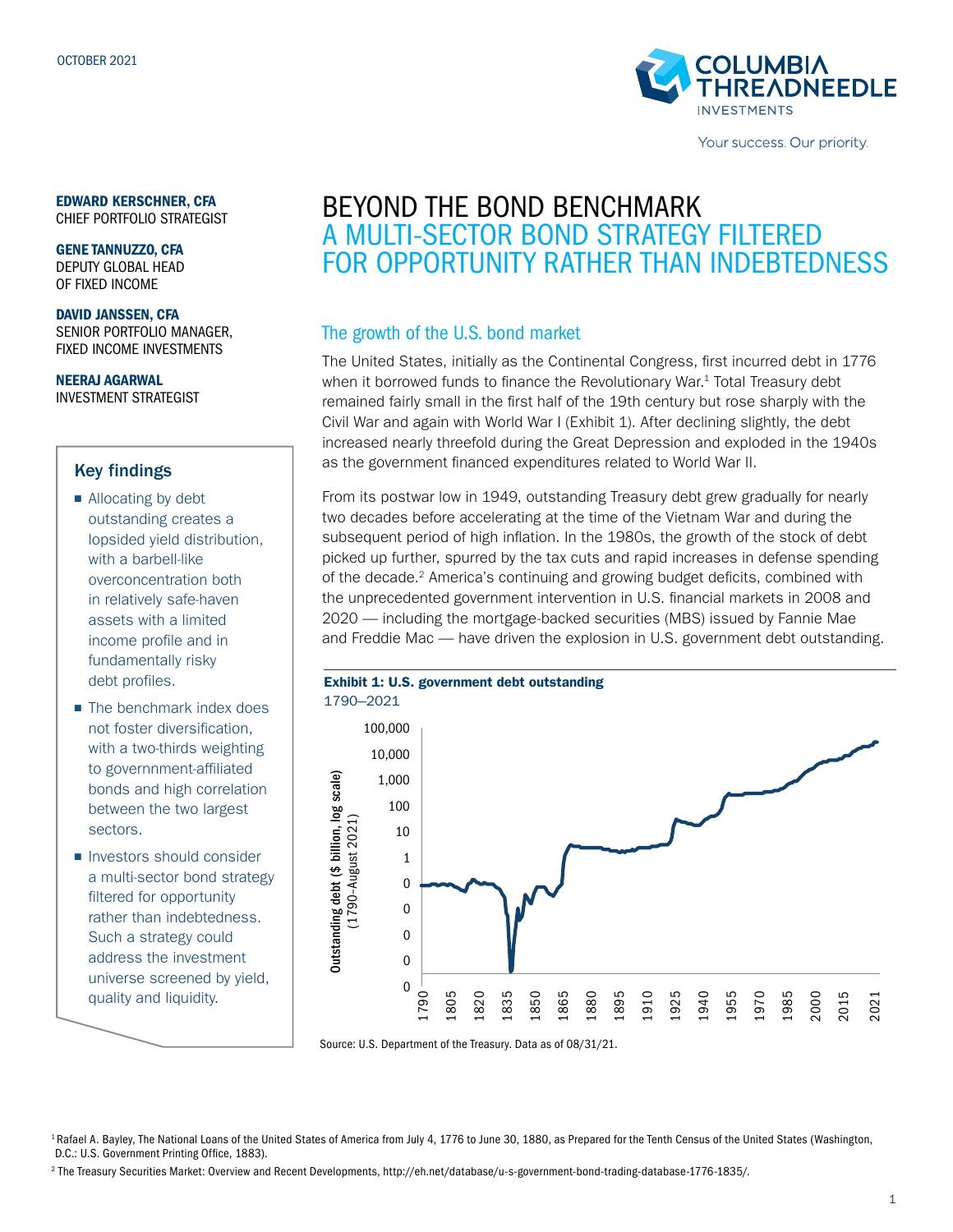# The birth of a bond benchmark

On May 26, 1896, Charles Dow created what we now know as the Dow Jones Industrial Average. But total return bond indices weren't developed until 1973. The growth of asset allocation in portfolio management in the 1970s necessitated a measure of bond performance. Hence, the need for a bond return benchmark. Until then, bonds were rarely traded, and most investors just bought and held them to maturity.

In 1973, Art Lipson and colleague John Roundtree at Kuhn, Loeb & Co. created what later would be called the Agg. Lehman Brothers purchased Kuhn, Loeb & Co. at the end of 1977, and Barclays Capital took over the index business of the now-defunct Lehman Brothers in 2008. In 2016, Bloomberg acquired Barclays Risk Analytics and Index Solutions Ltd., giving us what is currently called the Bloomberg U.S. Aggregate Bond Index — the Agg.

While manually calculating the value of a 30-stock index (the Dow Jones Industrial Average) was feasible, it was the appearance of computers in the financial industry in the 1970s that enabled Lipson, an engineering major in college, to develop a program to keep track of more than 3,500 bonds. These bonds had a total value of \$221 billion at inception.3 Now the Agg comprises a total of 12,216 bonds and is worth more than \$26 trillion (Exhibit 2).

#### **Exhibit 2: Bloomberg U.S. Aggregate Bond Index market value** 1976–2021



Source: Bloomberg, data as of 08/31/21.

3 "Barclays Agg Had Modest Origin," used with permission from *The Wall Street Journal*, WSJ.com. Copyright 2013 Dow Jones & Company, Inc. All rights reserved.

<sup>4</sup> The iShares ETFs are not sponsored, endorsed, issued, sold or promoted by Columbia Threadneedle Investments.

<sup>5</sup> Government agencies includes agencies, supranational and local authorities as shown in Exhibit 3.

The Agg is more than an index. It is the basis for financial products that represent a majority of fixedincome allocations for many investors. For example, the iShares Core U.S. Aggregate Bond ETF, launched September 26, 2003, is the world's largest bond ETF,4 with assets of \$90 billion. That's equal to more than 7% of the total assets invested in U.S.-listed domestic fixed-income ETFs — 475 funds in all.

# Challenges with the bond benchmark: Sector diversification

The 2008 financial crisis, 2020 COVID-19 pandemic and subsequent government intervention have changed the complexion of the U.S. bond market. In 2007, the Agg was 22% U.S. Treasuries, but that has increased to 38% today. Factoring in debt issued by government agencies<sup>5</sup> and mortgage-backed securities, the total government exposure is now over 70% (Exhibit 3). Additionally, the Agg weightings historically exhibit high correlations among the top components (Exhibit 4). The correlation of the top two components, U.S. Treasuries and MBS, is 81%, with minimal exposure to those components with low-cross-correlations.

By default, bond market investors who use the Agg have their largest position in the lower left of the fixed-income risk-reward profile (Exhibit 5): These types of bonds have historically exhibited low return and low volatility.



**Exhibit 3: Bloomberg U.S. Aggregate Bond Index, sector breakdown (%)**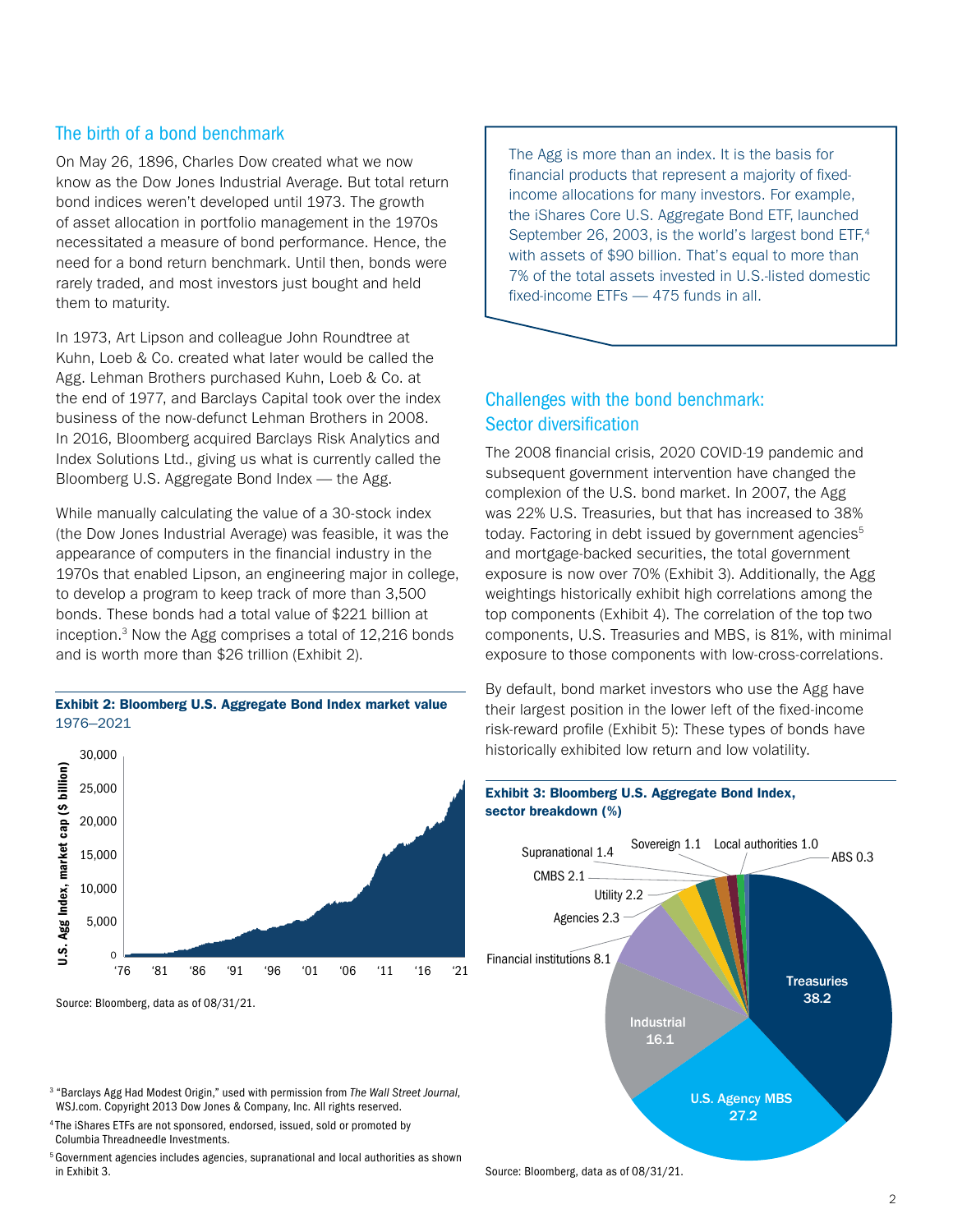#### **Exhibit 4: Agg components, correlation**

(01/31/06–08/31/21)

|                               | <b>Treasuries</b> | U.S. Agency<br><b>MBS</b> | Industrial | <b>Financial</b><br>institutions | Agencies | <b>Utility</b> | Supranational | <b>CMBS</b> | Sovereign | Local<br>authorities | <b>ABS</b> | Covered |
|-------------------------------|-------------------|---------------------------|------------|----------------------------------|----------|----------------|---------------|-------------|-----------|----------------------|------------|---------|
| Treasuries                    | 1.00              |                           |            |                                  |          |                |               |             |           |                      |            |         |
| <b>U.S. Agency MBS</b>        | 0.81              | 1.00                      |            |                                  |          |                |               |             |           |                      |            |         |
| Industrial                    | 0.46              | 0.55                      | 1.00       |                                  |          |                |               |             |           |                      |            |         |
| <b>Financial institutions</b> | 0.25              | 0.34                      | 0.77       | 1.00                             |          |                |               |             |           |                      |            |         |
| <b>Agencies</b>               | 0.94              | 0.87                      | 0.57       | 0.40                             | 1.00     |                |               |             |           |                      |            |         |
| <b>Utility</b>                | 0.52              | 0.58                      | 0.94       | 0.71                             | 0.60     | 1.00           |               |             |           |                      |            |         |
| Supranational                 | 0.90              | 0.83                      | 0.49       | 0.35                             | 0.92     | 0.51           | 1.00          |             |           |                      |            |         |
| <b>CMBS</b>                   | 0.08              | 0.11                      | 0.49       | 0.47                             | 0.23     | 0.39           | 0.17          | 1.00        |           |                      |            |         |
| Sovereign                     | 0.51              | 0.59                      | 0.83       | 0.66                             | 0.64     | 0.73           | 0.57          | 0.47        | 1.00      |                      |            |         |
| Local authorities             | 0.76              | 0.67                      | 0.72       | 0.49                             | 0.75     | 0.78           | 0.73          | 0.25        | 0.69      | 1.00                 |            |         |
| <b>ABS</b>                    | 0.08              | 0.28                      | 0.56       | 0.49                             | 0.17     | 0.58           | 0.17          | 0.38        | 0.38      | 0.33                 | 1.00       |         |
| Covered                       | 0.65              | 0.62                      | 0.40       | 0.38                             | 0.67     | 0.42           | 0.81          | 0.15        | 0.48      | 0.61                 | 0.21       | 1.00    |

Source: Bloomberg, correlation calculated is based on monthly returns, data as of 08/31/21. Correlation ranges from +1 to -1. Positive correlation indicates returns moving in the same direction, negative correlation indicates returns moving in opposite directions, and a correlation of 0 would indicate no relationship between the movement of the two returns. For index definitions, please refer to the back page.



Source: Bloomberg, data as of 08/31/21.

The top two components of the Agg have an 81% correlation.

### Opportunity: Targeting less correlated sectors

There is diversification potential if you examine other sectors of the bond market. Moving out along that riskreward profile reveals opportunities that are both less correlated (Exhibit 6) and have historically offered relatively higher returns (Exhibit 7). Sectors like U.S. corporate high yield, global treasuries and the emerging market USD aggregate historically have had much lower crosscorrelations and are not found in the Agg (see Exhibit 6). Investors may benefit from diversifying their portfolios with these uncorrelated assets.

|                            | U.S. Treasury | U.S. Agency MBS | <b>Global treasury</b><br>ex U.S. | <b>EM USD</b><br>aggregate | Investment-grade<br>corporate | U.S. corp<br>high yield |
|----------------------------|---------------|-----------------|-----------------------------------|----------------------------|-------------------------------|-------------------------|
| U.S. Treasury              | 1.00          |                 |                                   |                            |                               |                         |
| U.S. Agency MBS            | 0.81          | 1.00            |                                   |                            |                               |                         |
| Global treasury ex U.S.    | 0.48          | 0.48            | 1.00                              |                            |                               |                         |
| EM USD aggregate           | 0.11          | 0.36            | 0.48                              | 1.00                       |                               |                         |
| Investment-grade corporate | 0.41          | 0.50            | 0.54                              | 0.78                       | 1.00                          |                         |
| U.S. corp high yield       | $-0.27$       | $-0.01$         | 0.28                              | 0.81                       | 0.64                          | 1.00                    |

Source: Bloomberg, correlation calculated is based on monthly returns, data as of 08/31/21. Throughout this paper, Emerging Market USD Aggregate or Emerging Market Debt represents Emerging Market (EM) Sovereign debt denominated in U.S. Dollars; Global Treasuries or Global Tsy Ex U.S. represent non U.S. Treasuries. For index definitions, please refer to the back page.

#### **Exhibit 6: Multi-sector, correlation**  (01/31/06–08/31/21)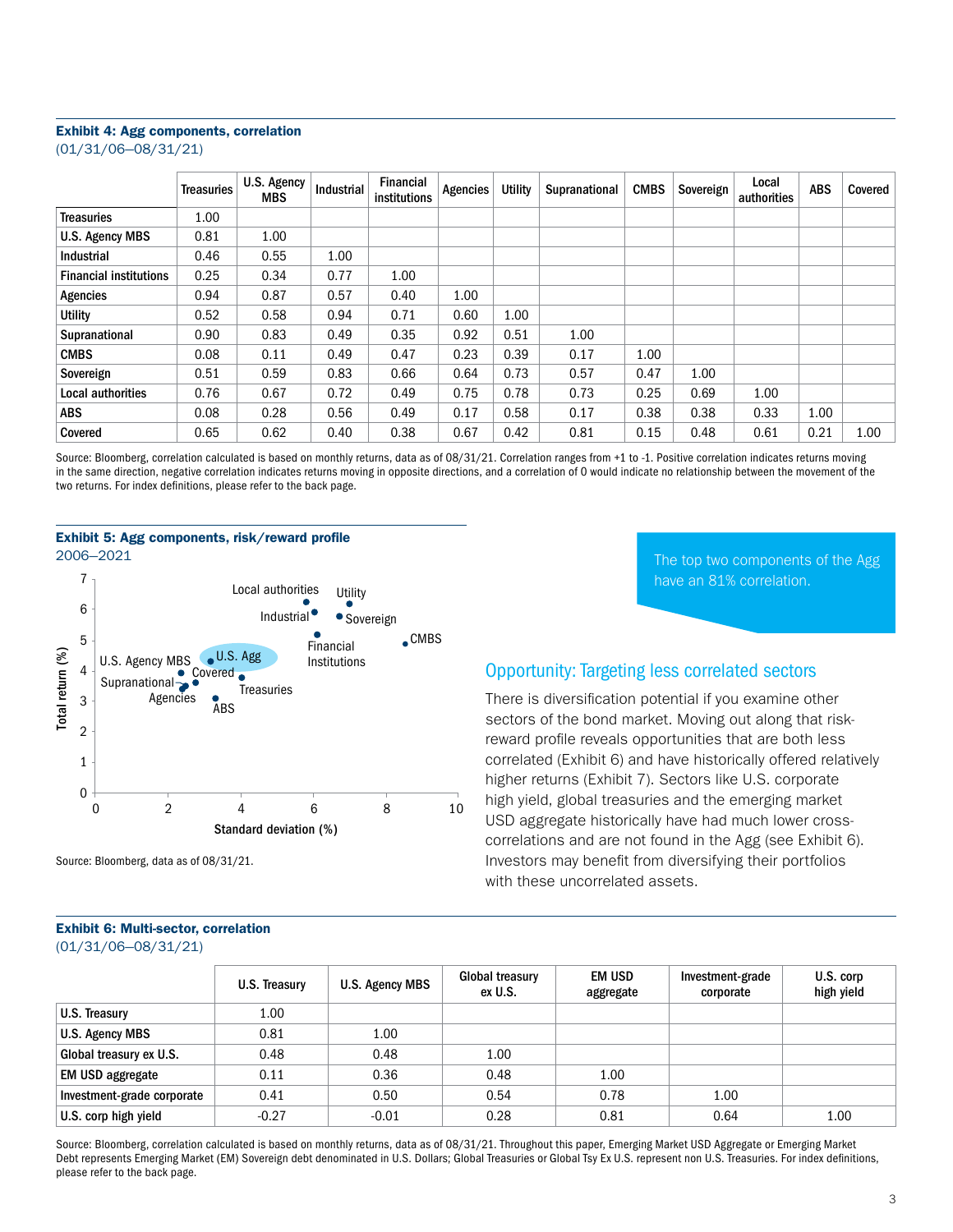#### **Exhibit 7: Multi-sector, risk/return profile**  2006–2021



Source: Bloomberg, data as of 08/31/21. For index definitions, please refer to the

# Challenges with the bond benchmark: Yield, quality and liquidity

In equity markets, investors typically rely on marketcapitalization-weighted benchmark indices. Arguably size can be associated with quality. However, many investors have traditionally used products that track the debt-weighted Bloomberg U.S. Aggregate Bond Index as their core fixedincome allocation, and when it comes to fixed income the largest issuers do not follow the same logic. These challenges are illustrated in a number of ways.

First, allocation by debt outstanding creates a lopsided yield distribution, with a barbell-like overconcentration between relatively safe-haven assets with a limited income profile (e.g., U.S. Treasury, Japan government bonds, highly rated large-cap corporates) on one end and fundamentally risky debt profiles (e.g., Italy, Venezuela, highly indebted/low-rated corporates) on the other end.

Secondly, archaic segmentation creates distortion in credit quality, which may present a challenge for investors, especially within the investment-grade and high-yield markets. The investment-grade market includes high-rated/ low-yielding bonds, while the high-yield market includes issuers with bloated capital structures and spotty liquidity. While the investment-grade market may have attractive characteristics for investors, there is a large range of issuers in the market, with only about 10% of bonds actually trading at the average yield. For example, certain highly rated, liquid bonds issued by large companies trade at essentially government bond yields.

Similarly, the developed market and emerging market distinctions create anomalies. Highly indebted Italy — with a 131% debt/gross domestic product ratio — and Portugal (121%) are classified as developed markets, and Chile (28%) and South Korea (36%) are classified as emerging markets.<sup>6</sup>

Lastly, post-crisis regulation has created a broad spectrum of liquidity. High-quality securities — U.S. Treasuries, Agency mortgage-backed securities — are generally more liquid and offer lower yields, while riskier, higher yielding securities may trade less frequently, if at all. Trading in these less liquid markets can create high volatility.

# Opportunity: Cleaning up the bond benchmark

We believe a multi-sector bond strategy filtered for opportunity rather than indebtedness may provide a better balance of yield, quality and liquidity than the benchmark. Such a strategy could address the investment universe screened by:

- Yield: Include multiple sectors throughout the U.S. and around the globe, including some that are not part of the Agg.
- **Quality:** Avoid the "tails of the market" by removing certain sectors (e.g., Japan, highest grade/low-yield corporates) that offer no risk premium and low-quality tiers (e.g., Venezuela, lowest grade/high-yield corporates) that could potentially have massive downside risk.
- Liquidity: Focus on issues with sufficient tradability to provide investors with liquidity when they need it, with volatility that is tolerable.

Additionally, by incorporating the points above, investors seeking higher returns could be well-served to move out along that risk/return profile, appropriately reweighting components and, importantly, filtering those components to reduce market factor idiosyncrasies, as seen on the next page.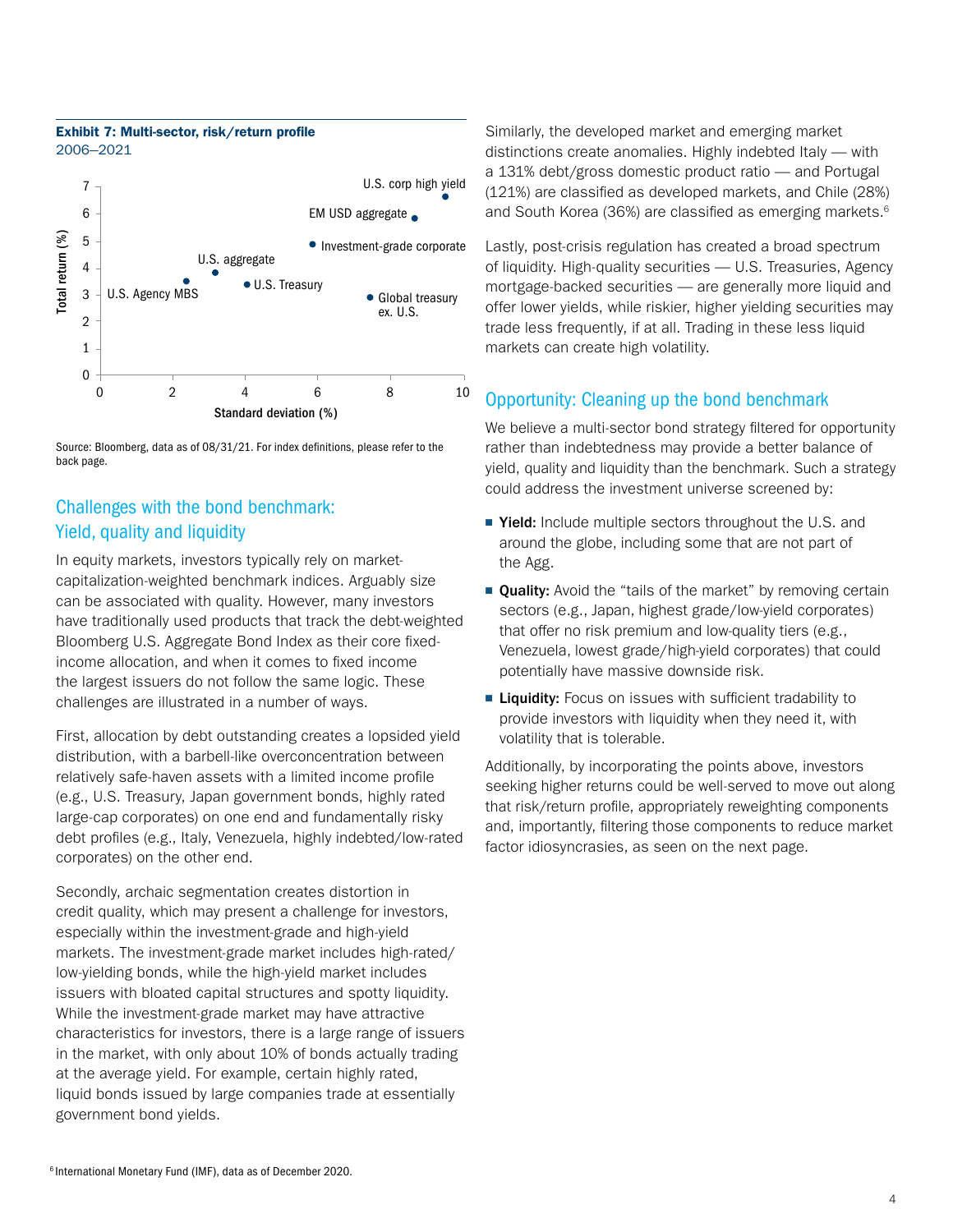#### A diversified approach seeks to balance yield, liquidity and quality to maximize investor outcomes

#### YIELD FILTER

*Include multiple sectors throughout the U.S. and around the globe.*

- Exclude short-term government with limited yield
- Exclude non-government with limited risk premium
- Exclude negative-yielding bonds

#### QUALITY FILTER

*Aim to avoid the "tails of the market" by removing sectors that offer no risk premium and lower quality tiers that have outsized risk.*

- Exclude corporates rated below B
- Exclude sovereigns rated below BB
- Exclude corporates longer than 15-year maturity

#### LIQUIDITY FILTER

Focus on issues with sufficient tradability to provide investors *with liquidity, managed against volatility.*

- Screen for larger issues
- Screen for recently issued securities
- Limit number of bonds per issuer



Here are some examples of how yield, quality and liquidity filters could be implemented at a sector level, keeping in mind that these strategies may not be appropriate for all investors:

| <b>Sector</b>                       | <b>Filtering criteria</b>                                                                                                                                                                                                                         | <b>Rationale</b>                                                                                                                                                                                                                                                                           |
|-------------------------------------|---------------------------------------------------------------------------------------------------------------------------------------------------------------------------------------------------------------------------------------------------|--------------------------------------------------------------------------------------------------------------------------------------------------------------------------------------------------------------------------------------------------------------------------------------------|
| <b>U.S. Treasuries</b>              | Consider Treasuries with a maturity of greater than 7 years.                                                                                                                                                                                      | Removes short-term securities that typically have low yields<br>and limited diversification benefit                                                                                                                                                                                        |
| <b>Global treasuries</b>            | Consider treasury bonds between 7 and 12 years to maturity<br>with a yield greater than 0.00% from the countries: Australia,<br>Canada, France, Germany, Great Britain, Italy, Japan,<br>New Zealand, Norway, Sweden and Switzerland.             | By selecting treasury bonds from each country, investors may<br>benefit from country diversification. Focusing on the 10-year<br>sector provides liquidity and moderate duration. Investors<br>may also see an increased yield profile due to the avoidance<br>of negative yielding bonds. |
| Mortgage-backed<br>securities       | Consider Fannie and Freddie 30-year MBS issued within the last<br>1,000 days.                                                                                                                                                                     | Investors may gain improved liquidity by removing 15-year MBS,<br>which have limited yield and GNMA securities, which trade at<br>a premium (lower yield) due to explicit government support.                                                                                              |
| Investment-grade<br>corporate bonds | Consider bonds that have a maturity between 5 and 15 years,<br>an index rating between BAA1 and BAA3, and within 1,000<br>days of issuance.                                                                                                       | By eliminating shorter term securities and higher rated securities,<br>investors may see improved yields. Also by removing all 30-year<br>bonds, risk can be improved. Liquidity may be improved because<br>the focus is on recent issues.                                                 |
| High-yield<br>corporate bonds       | Consider bonds that have an index rating above B3, an amount<br>outstanding of greater than \$800 million, a maturity of <14<br>years, coupon type is not a partial payment-in-kind (PIK) or PIK,<br>and has been issued within the past 5 years. | Risk may be improved by removing CCC-rated and longer maturity<br>securities. By focusing on larger, recent issues, investors may gain<br>improved liquidity.                                                                                                                              |
| <b>Emerging market debt</b>         | Remove all corporate issuers, consider bonds that have an<br>index rating between BAA1 and BA3 and a maturity of between<br>5 and 15 years, and a minimum amount outstanding of at least<br>\$2 billion.                                          | Single-A rated bonds are removed due to limited yield<br>and B- and CCC-rated issuers, which tend to have political<br>uncertainty, are also removed. The limited maturity may also<br>help to reduce volatility.                                                                          |

Bond credit ratings are assigned by third-party agencies and are divided into categories ranging from AAA (highest) to D (lowest). Credit ratings are subjective opinions of the credit rating agency and not statements of fact, may become stale and are subject to change.